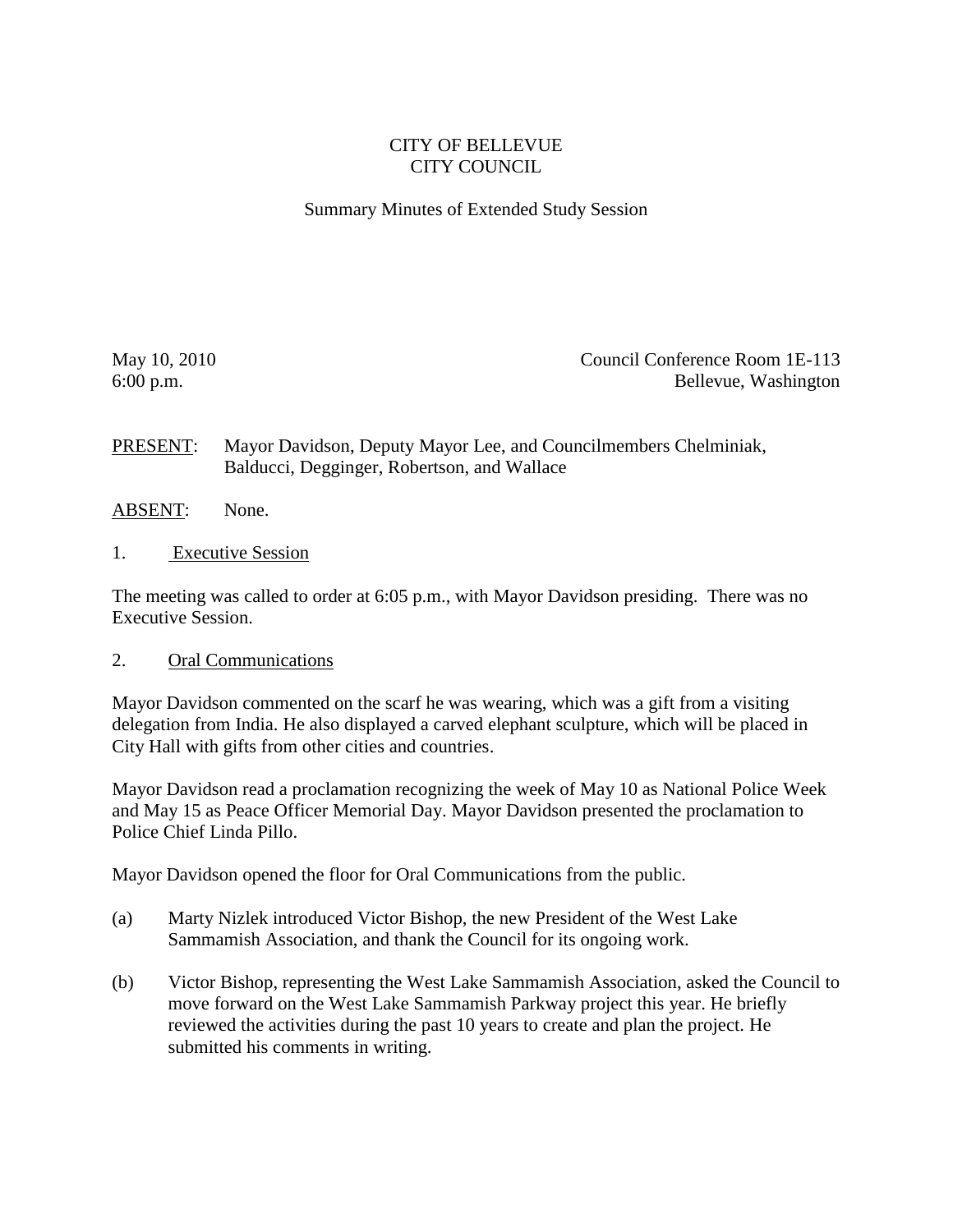Councilmember Balducci asked staff to provide an update to the Council on the West Lake Sammamish Parkway project. She acknowledged the significant work of residents and City staff to establish this project.

- (c) Robert Thorpe, R.W. Thorpe and Associates, said he would like to work with staff on the Meydenbauer Bay Park Plan to include elements desired by the community.
- (d) Shawn Stoller, Meydenbauer Bay Yacht Club Youth Sailing, described the nonprofit organization's activities in instructing youths in boating safety. He expressed concern regarding the location of the planned transient moorage relative to the youth sail docks. He requested an extension of the current no-wake zone to the entrance of the bay. Mr. Stoller asked the City to only approve project plans that keep the on-water activities and traffic at or below their current levels, to minimize the risk for accidents.
- (e) Kylie Gartland, a 14-year-old representative of the Meydenbauer Bay Yacht Club Youth Sail program, spoke to the importance of maintaining safe conditions at the bay.
- (f) Ray Waldmann indicated that he was speaking on behalf of the Whalers Cove Homeowners Association, as its president. He is also a member of the Meydenbauer Bay Neighbors Association. He stated the residents' opposition to commercial activities in the park and to allowing kiosks as a use in the proposed Meydenbauer Bay Park Plan. He submitted his comments in writing.
- (g) Laurie Lyford presented copies of the book *The Best Laid Plans* by Randall O'Toole to the Council and City Manager. She spoke regarding Bellevue's future transportation needs, and noted her opposition to light rail and to regional planning that does not represent individual municipalities. She submitted a letter along with the books.
- 3. Study Session
	- (a) Council Business and New Initiatives

[No new initiatives were introduced.]

(b) Proclaiming May 10-15 as National Police week

[Presented earlier in the meeting.]

(c) Public Hearing on Ordinance No. 5944 Extending the Life of Certain Preliminary Short Plat Approvals

City Manager Steve Sarkozy opened discussion regarding Ordinance No. 5944, which extends the life of certain preliminary short plat approvals.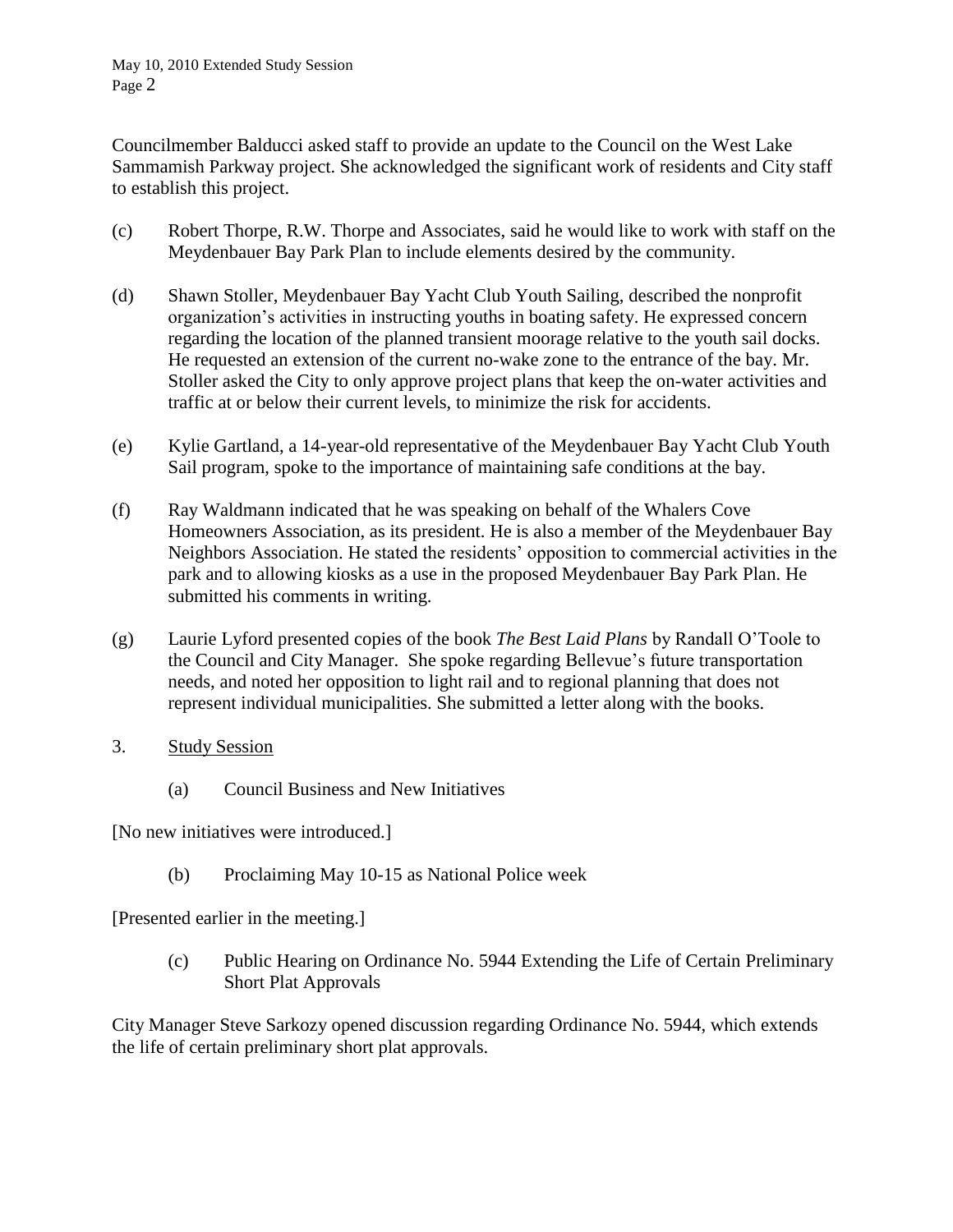Catherine Drews, Legal Planner, recalled that in February the Council directed staff to develop measures to address some of the development impacts arising from the economic downturn. One mechanism that was identified was to extend the duration of preliminary short plat approvals by one year. This modified regulation applies to short plat approvals that were valid as of the date that Ordinance No. 5944 was adopted, which was March 15, 2010. Short plats receiving this extension cannot be involved in any active code enforcement or request for voluntary compliance. The state Growth Management Act requires that the Council hold a public hearing within 60 days of adoption of the Ordinance.

Ms. Drews explained that staff will return to the Council by September 15 to renew the interim official control for an additional six months, consistent with the provisions of the GMA. A second public hearing will be held at that time.

Councilmember Robertson noted that Ordinance No. 5944 and the affidavit of publication of public notice of this hearing are not included in the meeting packet, although they are listed as attachments on the agenda memo. Ms. Drews clarified that the documents were published on the City's web site.

- $\rightarrow$  Deputy Mayor Lee moved to open the Public Hearing, and Councilmember Robertson seconded the motion.
- $\rightarrow$  The motion to open the Public Hearing carried by a vote of 7-0.

No one came forward to comment on proposed Ordinance No. 5944.

- $\rightarrow$  Deputy Mayor Lee moved to close the Public Hearing, and Councilmember Degginger seconded the motion.
- $\rightarrow$  The motion to close the Public Hearing carried by a vote of 7-0.
	- (d) Overview and Discussion of Debt Financial Policy

Mr. Sarkozy noted that this is a continuation of discussions regarding the City's financial policies. The Council addressed financial management policies during its January retreat and its April 26 meeting.

Finance Director Jan Hawn reviewed the purpose of the City's Comprehensive Financial Management policies, and reminded the Council that policies will continue to be discussed throughout the budget process.

Ms. Hawn highlighted two policy issues regarding the debt policy: 1) Does the Council want to consider the use of long-term debt, continue on a pay-as-you-go basis, or consider a hybrid approach? and 2) What revenue will support the existing or new debt? The five types of debt available to the City are general obligation (voted and non-voted), parks and open space, utilities,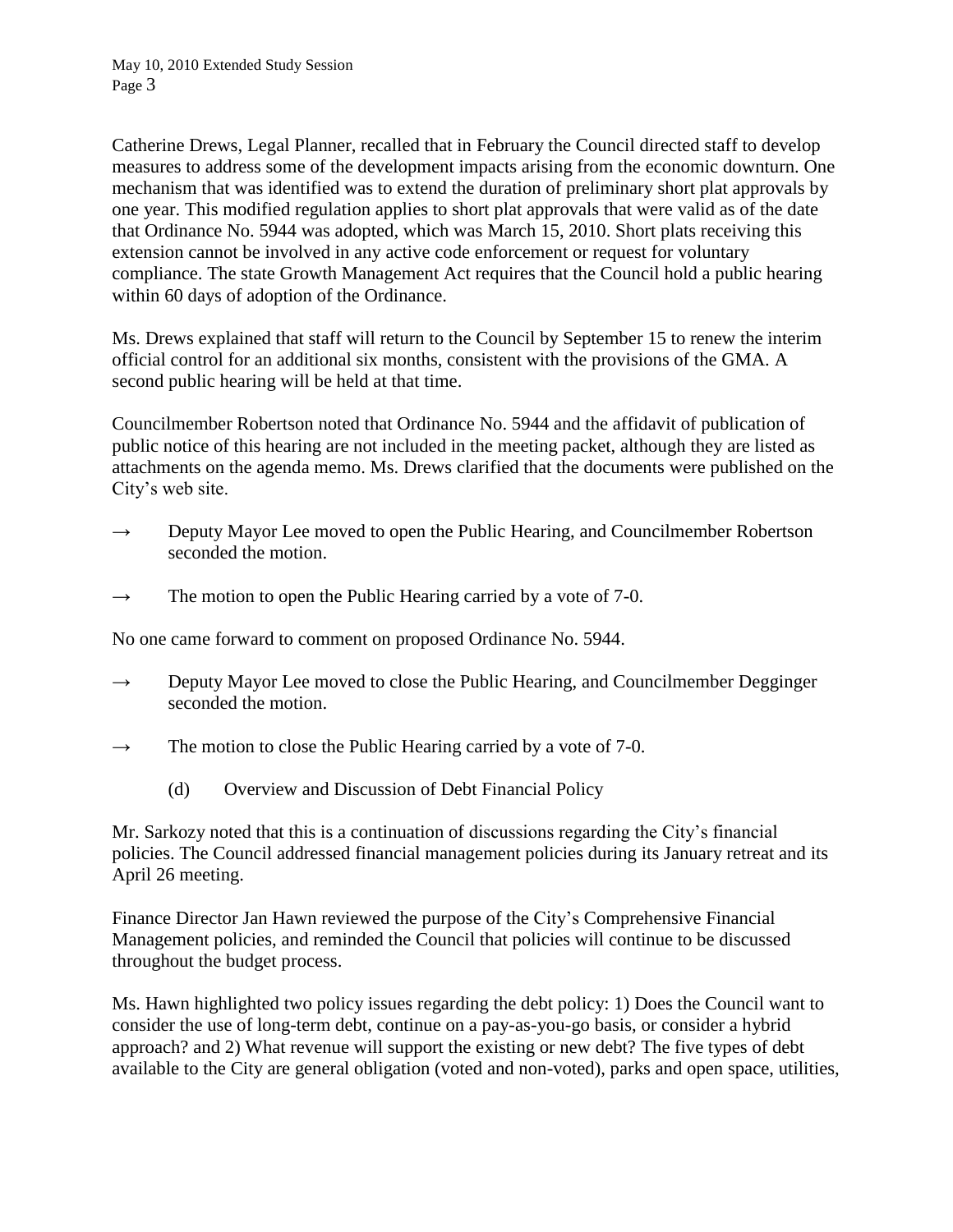revenue (bonds funded through a specific revenue source), and Local Improvement District (LID) bonds.

Ms. Hawn briefly reviewed a list of outstanding debts totaling \$188 million, and noted that these are all councilmanic, Limited Tax General Obligation (LTGO) bonds. She reviewed the City's significant debt capacity under both state law and the City's stricter financial policies.

She noted that in 1998 the Council imposed stricter limitations on debt capacity to enhance the City's opportunity to be upgraded to a Aaa bond rating, which was achieved. Under state law, the City has \$2.4 billion available in debt capacity, which is divided between the types of debt noted above. Under the City's stricter policy limits, there is an available debt capacity of \$1.6 billion.

Noting previous questions from the Council regarding the cost of borrowing, Ms. Hawn reviewed tables comparing the costs associated with issuing bonds of different types and dollar amounts. She recalled that the Mobility and Infrastructure Initiative finance plan anticipated the use of councilmanic debt and LID bonds. Ms. Hawn noted that the LID bonds are set up as a separate taxing jurisdiction and have a separate debt capacity.

Ms. Hawn responded to additional questions of clarification.

Responding to Deputy Mayor Lee, Ms. Hawn said if the City were to pursue new debt, the actual interest rate would not be known until the day of the bond sale. She said it would be possible for the City to decline the offering at that time, but it could affect the City's credibility in the financial market. She noted that the costs associated with bond counsel, financial analysis services, and the bond rating agency are fairly significant. Comparing the bonding scenarios, Ms. Hawn noted the economies of scale gained with higher bond levels.

Jason Bentosino, Assistant Budget Manager, noted the Council's previous inquiry about the funding sources for the Mobility and Infrastructure Initiative short-term plan. He reviewed a table that has been provided in previous meeting packets. He noted that the table has been updated to reflect the latest Council action on April 19 that allocated \$190,000 to the  $120<sup>th</sup>$ Avenue project in the Wilburton area.

Funding sources include Supplemental CIP funding, federal grants, and long-term debt. Of the original \$14 million in Supplemental CIP funding, \$6.6 million were programmed for expenditures, leaving \$7.4 million which the Council allocated to projects on February 1. Also on that day, the Council accepted a \$2.6 million federal grant for the  $120<sup>th</sup>$  Avenue project. The 2009 three-percent levy increase could support \$10 million in debt, which brings total funding to \$20 million. Of this \$20 million, the Council has allocated \$14.4 million, leaving \$5.6 million unallocated.

Responding to Councilmember Chelminiak, Ms. Hawn said the Supplemental CIP was funded through two 2-percent property tax increases, which funded the \$14 million bond issue.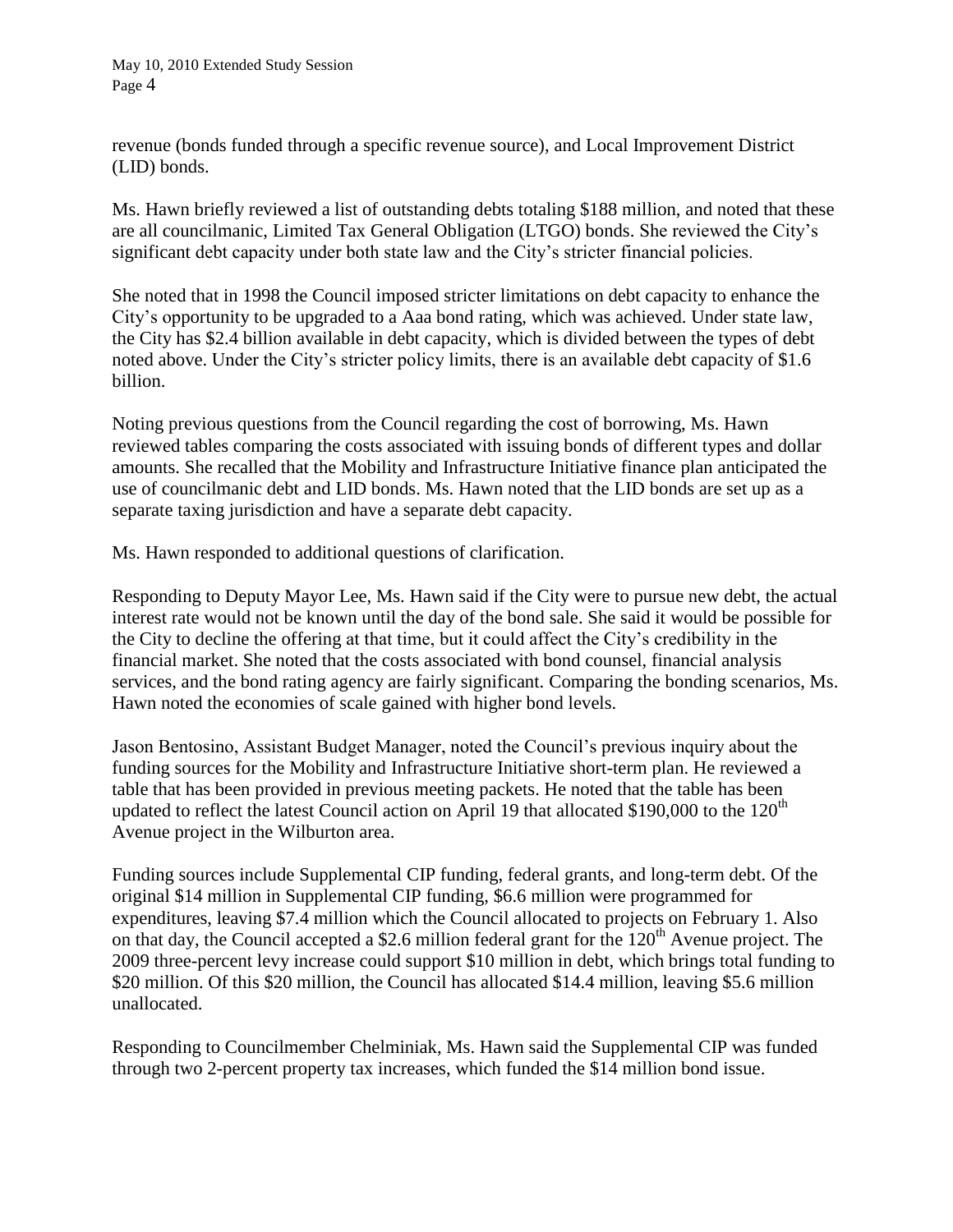Responding to Councilmember Wallace, Ms. Hawn explained that the City cannot legally use the property tax banked capacity to pay for capital improvements funded by the bond issue. As a result, the City reduced the amount of sales tax transfer to the General Fund, equal to the amount of the property tax generated. The bonds are 20-year bonds, which is standard for a municipality.

Responding to Councilmember Degginger, Mr. Bentosino provided the dates that Bellevue's outstanding debt items will be repaid.

Responding to Councilmember Wallace, Ms. Hawn said the City's financial adviser just completed a review to determine whether it would be favorable to refinance some of the debt. It appears that refinancing the 2002 bonds and the 1998 bonds will generate considerable savings. Ms. Hawn said she is planning to bring that proposal to the Council for consideration within the next few weeks.

Councilmember Balducci requested a future briefing on all debt associated with the convention center, including the repayment schedules.

Continuing the presentation, Ms. Hawn explained that if the City wishes to issue additional debt, the revenue available to pay for debt includes existing CIP revenues, new revenue (e.g., property tax increase), and Local Improvement District (LID) fees. As an example, a \$50 million bond issue would equate to approximately \$4.2 million in an annual debt service payment. In 2011, that would consume roughly 11 percent of available CIP revenues. This could be funded through an annual property tax rate increase of 11.6 percent, or \$70 for the average homeowner, if implemented in 2011.

Ms. Hawn reviewed the options to either maintain the current pay-as-you-go approach or to use more debt supported by the CIP or by new revenue. Staff recommends that the Council maintain the current approach at this time, while continuing to explore the use of future debt, and its impact on the CIP Plan and taxpayers, as budget discussions move forward.

Staff will return on May 24 with responses to Council's questions and requests for additional information. The intent is to continue with policy discussions throughout the budget process.

Councilmember Robertson requested more information on Local Improvement District policies. She would like an analysis of whether the LID mechanism would be appropriate for the Mobility and Infrastructure Initiative and the Bel-Red Plan, given that these are regional projects with regional benefits.

Councilmember Wallace questioned the appropriate level of debt service as a percentage of revenues. He noted that Seattle has a limit on its percentage of debt service compared to revenues. He further questioned which types of projects are most appropriate for long-term debt.

Councilmember Robertson encouraged looking at debt as a percentage of the overall budget as well, in terms of determining how much it will restrict future budget decisions by the City Council. She wants to continue to look at funding through long-term debt, noting that this will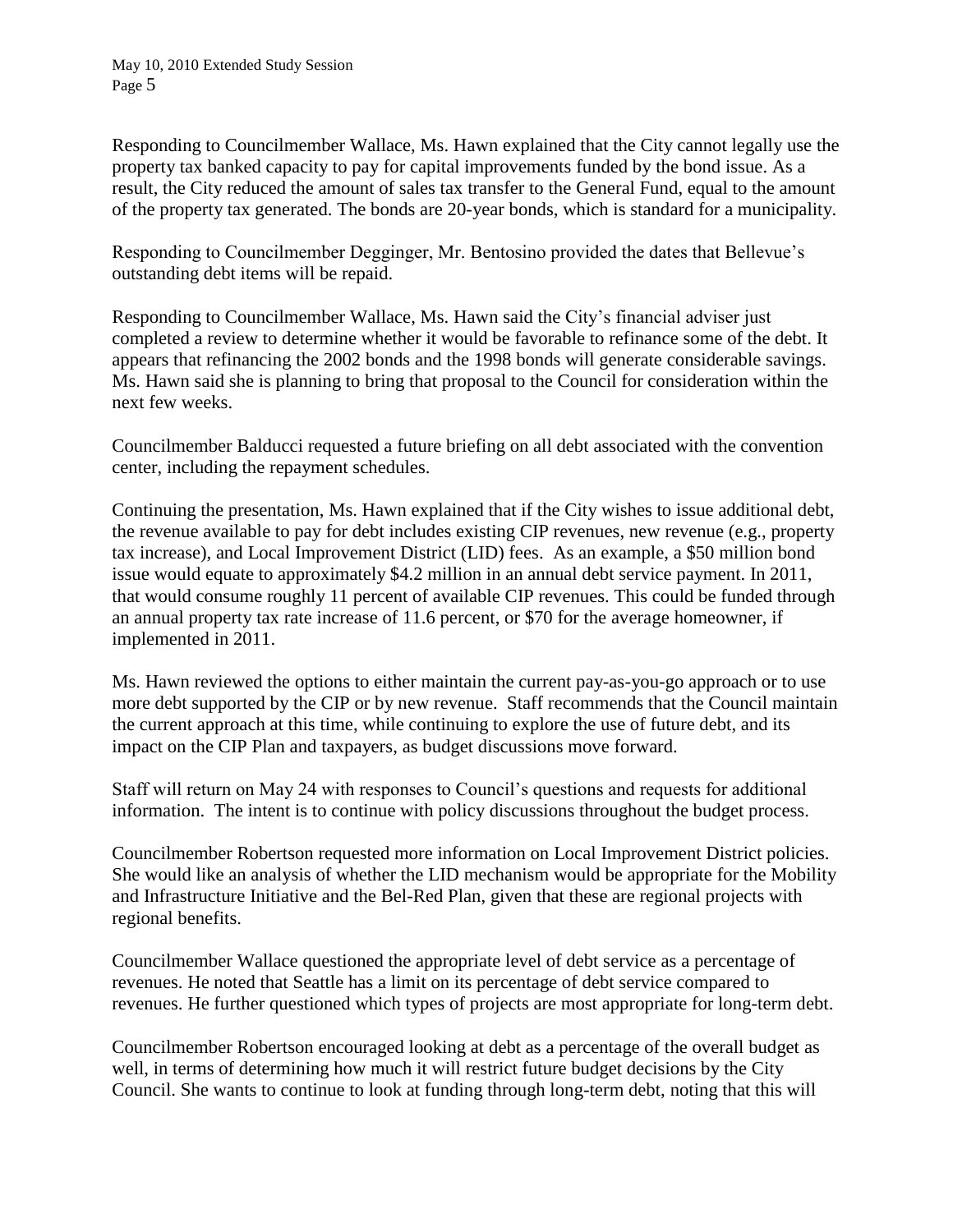support continued growth and economic development, which will in turn produce more revenue for the City.

Mr. Sarkozy commented that the City has maintained a practice of funding infrastructure projects on a 20-year term. The only deviation from that practice was the new City Hall, which is an essential public facility that was funded over a 40-year term. Modifying from 20-year to 30-year terms might affect bond ratings, as the 20-year term is the most accepted approach for infrastructure investments.

Councilmember Chelminiak commented on the tradeoffs associated with spending and debt, in terms of desirable maintenance standards and/or levels of service. He is in favor of reviewing the debt policy and considering new practices, while keeping in mind that actions have consequences.

Mayor Davidson said he is typically averse to debt and prefers to pay for projects as funds are available. While infrastructure is needed, he cautioned that debt can tend to compound over time.

Councilmember Degginger agreed with Mr. Wallace that it would be helpful to have comparison data for other cities. Mr. Degginger commented on the need to strike an appropriate balance between providing sufficient infrastructure to support growth and not saddling future generations with excessive debt. He asked for staff's opinion about whether the LID policy is sufficient to implement this approach for the Bel-Red and Wilburton areas, or whether those policies need to be revised in some way.

Mr. Sarkozy explained that LIDs would involve large property owners who would initiate the LID by petition. A petition representing greater than 50 percent of property ownership would satisfy the current policy.

Deputy Mayor Lee stated that he is fiscally conservative and prefers to avoid debt if at all possible. He noted the need to look at both short-term and long-term debt, and to base long-term debt on sound policies. He supports the current policy, although he is willing to consider shortterm measures that are responsive to the current economy. Ideally, these projects will generate growth and revenues. He would support debt only if the benefits and the revenue sources for repayment are clearly identified.

Mayor Davidson noted that this is a starting point for ongoing discussions about the budget and the City's financial policies, which will evolve over time.

Councilmember Balducci concurred with the recommendation to maintain current policies and to continue to analyze possible options. She feels it is helpful for the City Manager and staff in preparing the budget to hear the viewpoints of individual Councilmembers. She noted her perception that many other cities, including those of Bellevue's size and resources, utilize debt to a larger extent. She would like to explore opportunities to strategically use debt to bridge some of today's gaps. However, she does not think the Council should change long-term financial policies due to a temporary situation.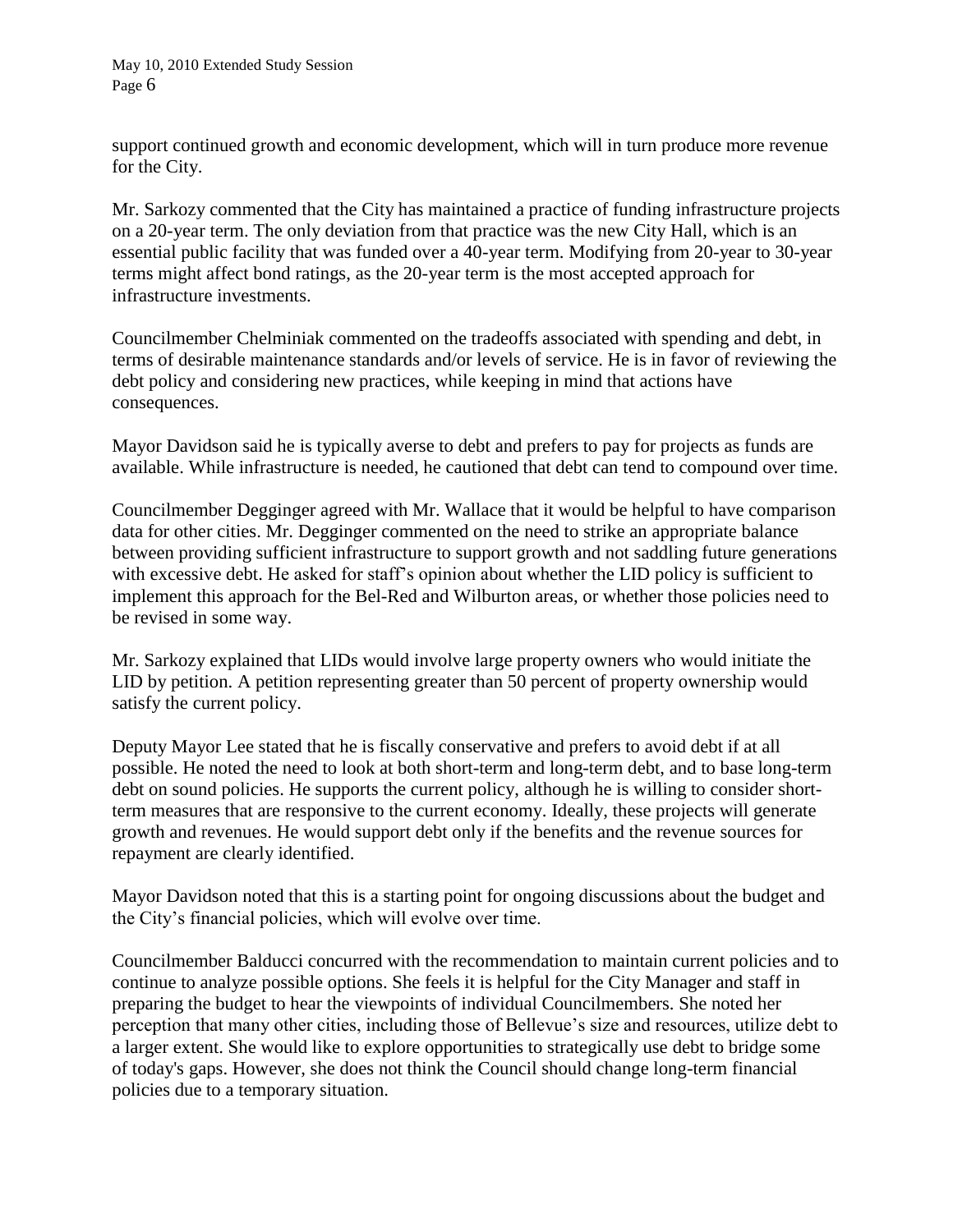Responding to Councilmember Wallace, Mr. Sarkozy said that traditionally the seven-year CIP Plan is based on a pay-as-you-go basis. Roughly half of the plan is transportation projects that have a long, useful life. It was just in the past couple of years that the Council identified additional needed but costly major transportation projects, and decided to consider long-term debt as a possible funding mechanism.

Mayor Davidson commented on the history of the City's approach to its operating and capital budgets, including which revenues have been used to fund the budgets over the years.

Councilmember Chelminiak added that the use of revenue sources reflects the direction of past and current Councils to restrict growth in certain revenue sources such as the property tax, which can be used for the operating budget. This has maintained the property tax rate at the current \$0.94 per \$1,000 assessed valuation. Councils have also deliberately held the utility tax much lower than other jurisdictions.

Councilmember Degginger said it is important to note, as well, that when the Council created the Mobility and Infrastructure Initiative finance plan, the Council identified specific revenue sources instead of relying on potential revenue from future CIP plans. This has been a consistent philosophy on the Council over the past several years.

Councilmember Wallace questioned which Mobility and Infrastructure Initiative projects will be using 20-year debt. Ms. Hawn responded that there is an overall budget of \$299 million in projects and \$299 million in revenue. However, it is not allocated to specific projects, except that some LID revenue is dedicated to specific projects.

Mayor Davidson noted that 50 percent of the \$299 million is intended to be generated through impact fees, LID fees, and developer incentive fees, and the other half was to be funded by property tax adjustments related to debt. He is concerned about when development will pick up again, and that projects will be completed using the property tax and debt without the benefit of the other revenue sources.

Councilmember Wallace noted the benefit of borrowing money at four percent if construction costs are expected to increase at five percent annually. In addition, the City would benefit from the development facilitated by completing road projects, such as the extension of NE 4<sup>th</sup> Street. Mr. Wallace suggested it would make sense to borrow the money now at four percent to six percent if there is a strong indication of economic benefits due to the infrastructure projects.

Deputy Mayor Lee commented that nothing is guaranteed, and the performance of variables is unknown and speculative.

Mr. Sarkozy commented that Councilmember Wallace's observations are generally accurate in terms of the anticipated escalation in construction costs which are equal to or exceed the interest on debt. However, the issue is how to service that debt. The City will be obligated to annual debt service payments that require an initial commitment, in order to preserve the City's Aaa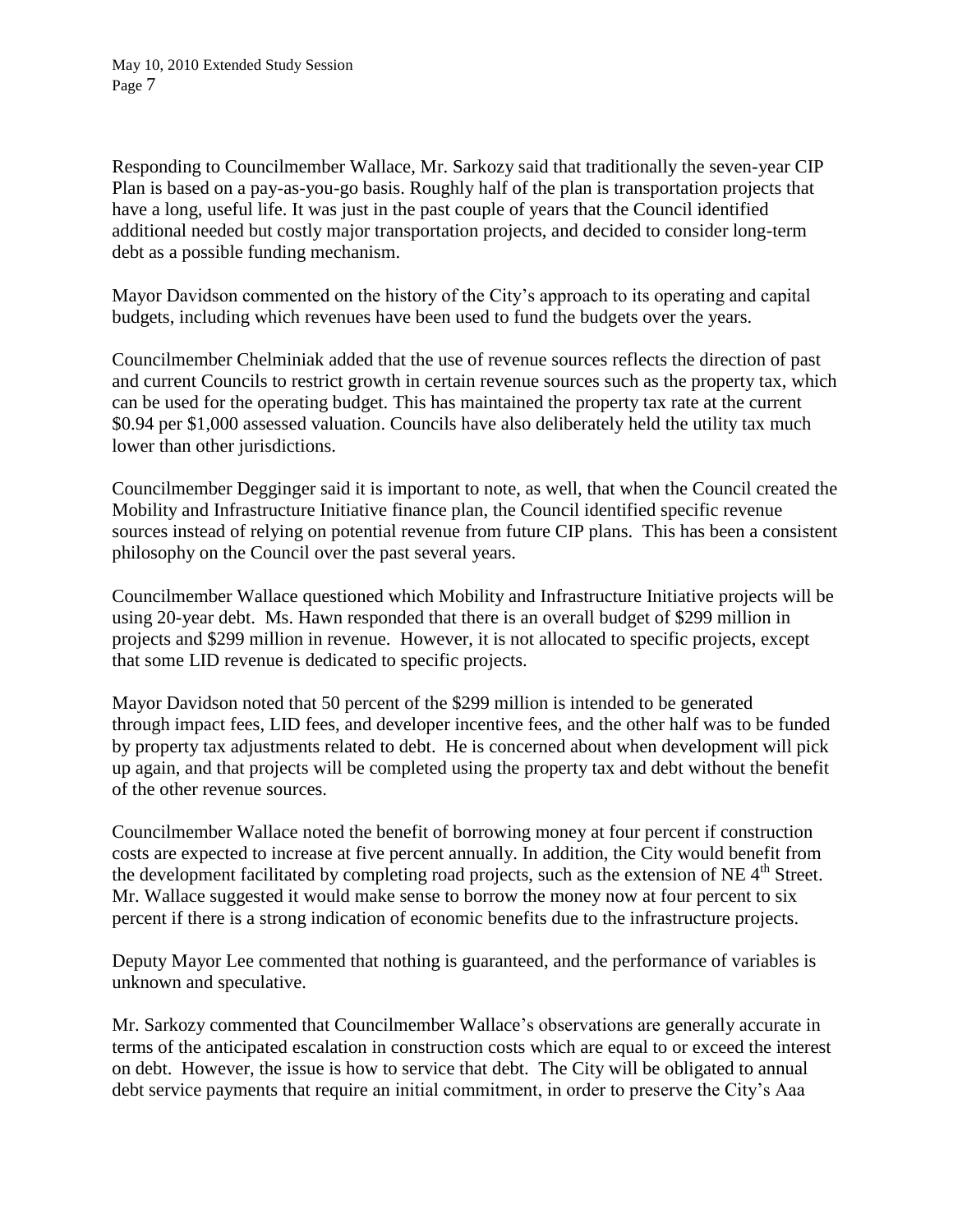bond rating, of a revenue source for repayment. There are limited options for this type of revenue source, including the CIP Plan, impact fees, and LID fees.

Councilmember Balducci said it would be helpful when talking about the Mobility and Infrastructure Initiative to look at a specific scenario, and to analyze the financial costs and benefit of an infrastructure project.

Responding to Councilmember Robertson, Ms. Hawn said that Budget Office staff conduct costbenefit analyses if requested by the Council.

At 7:44 p.m., Mayor Davidson declared a five-minute break.

The meeting resumed at 7:52 p.m.

(e) East Link Update – Continued Discussion regarding Bellevue-led Technical Analysis

City Manager Steve Sarkozy noted that this agenda item follows up on last week's discussion about the Sound Transit East Link light rail project. Staff and the Council have been discussing how best to obtain more information, at the City's expense, to help in the decision process related to the light rail project.

Transportation Director Goran Sparrman reviewed an outline of the presentation. He noted the Council's interest in an inventory of the issues raised over the past several months, and the identification of questions and requests for information to which staff has not responded or provided information. He distributed a draft list of the questions and requests from previous discussions for Council review.

Mr. Sparrman reported that Sound Transit continues to work toward the completion of 30 percent preliminary engineering design by early 2011. Sound Transit has decided to "freeze" its design assumptions at this time to enable preliminary engineering to continue in order to meet the critical path schedule. The segment in South Bellevue between I-90 and the Y at  $112<sup>th</sup>$ Avenue SE has been locked at 15 percent engineering. Sound Transit will freeze by late July at 15 percent design for the segment between the Y and NE  $12<sup>th</sup>$  Street in Downtown Bellevue. Sound Transit will suspend design on the Bel-Red area by the end of June, which includes work on the Spring District retained cut, 130<sup>th</sup> Park and Ride/Station design issues, and grade separation issues at Northup Way.

Responding to Councilmember Wallace, Mr. Sparrman said the purpose of the "freeze" is to commit to a set of assumptions in order to complete design for certain options at a higher level of specificity. Repeatedly going back and redesigning projects becomes expensive and can lead to the loss of control over the budget.

In further response to Mr. Wallace, Mr. Sparrman stated that in terms of the environmental process, all options remain on the table until publication of the final environmental impact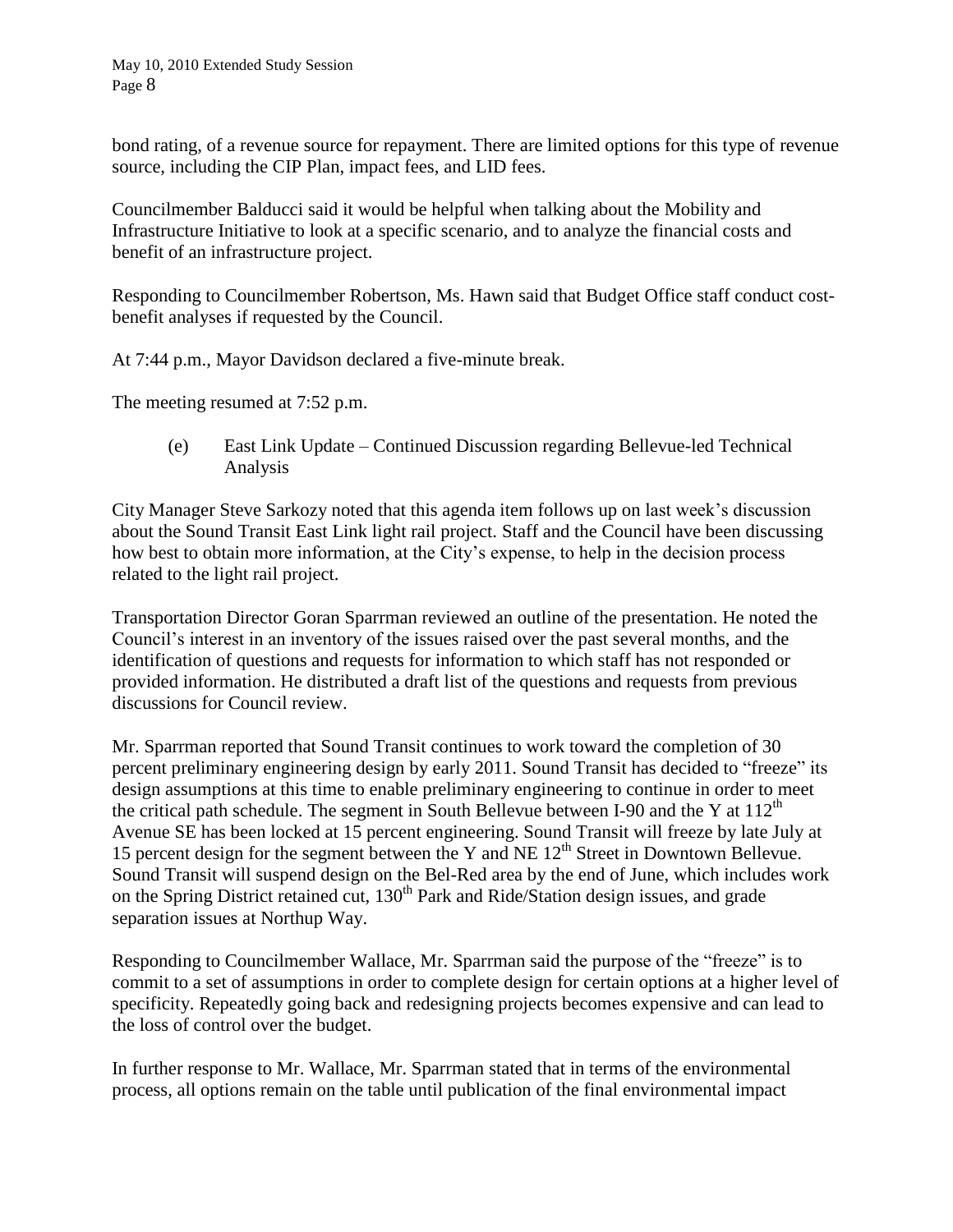statement (FEIS) in 2011. There is a parallel preliminary engineering process focused on achieving 30 percent design for the Sound Transit Board's preliminary preferred alignment.

As an example, Councilmember Balducci noted that Sound Transit is moving forward with 30 percent design for the B2M alternative. This might not ultimately be the Board's final alternative. However, the more that is invested in a decision, the harder it is to abandon that option. Ms. Balducci noted that this is why it is important to get as much input as possible, which is the goal of having the City conduct its own independent analyses.

Mr. Sparrman confirmed that this is the logic behind staff's process. Using the B2M alternative as an example, initially there were more than 30 possible alignments which had to be narrowed to one specific alignment for the purposes of moving forward with engineering work. This process will continue through late July.

Continuing with the presentation, Mr. Sparrman reviewed the near-term issues to be addressed through the City's proposed independent contract work, including the analysis of B7 modifications, evaluation of B2M alternatives, and opportunities for cost savings. Near-term Sound Transit issues include the B2M options and preferences; segment C preliminary engineering support and review, Hospital District Station options and preferences, the Spring District retained cut,  $130^{th}$  Avenue Station area planning, and NE  $15^{th}/16^{th}$  Street conceptual design including light rail compatibility. Immediate next steps focus on the B2M alignment, the Hospital District station, and the City-initiated work regarding Segment B and ongoing project development.

Responding to Councilmember Degginger, Mr. Sparrman said the stakeholders related to the Hospital District Station are three hospitals, businesses located along and near NE 8<sup>th</sup> Street, and businesses and residents in the Wilburton area. Mr. Degginger would like to see a set of options developed in order for the Council to participate with Sound Transit in this decision process. Mr. Sparrman clarified that any decision representing the City's position will need to come from the City Council. Mr. Degginger wants options to be vetted with community stakeholders.

Responding to Councilmember Robertson, Mr. Sparrman confirmed that the Council will be involved in discussing and formulating its recommendation before scheduled dates for Sound Transit Board decisions.

Responding to Deputy Mayor Lee, Mr. Sarkozy said staff is preparing a public involvement strategy and timeline, which will be distributed to the Council in the near future.

Mr. Lee wants to know the message to be communicated to the public. He does not want there to be the misconception that the City is advocating for B2M, for example.

Mr. Sparrman assured Mr. Lee that staff communicates Council's preference for the B7 whenever possible.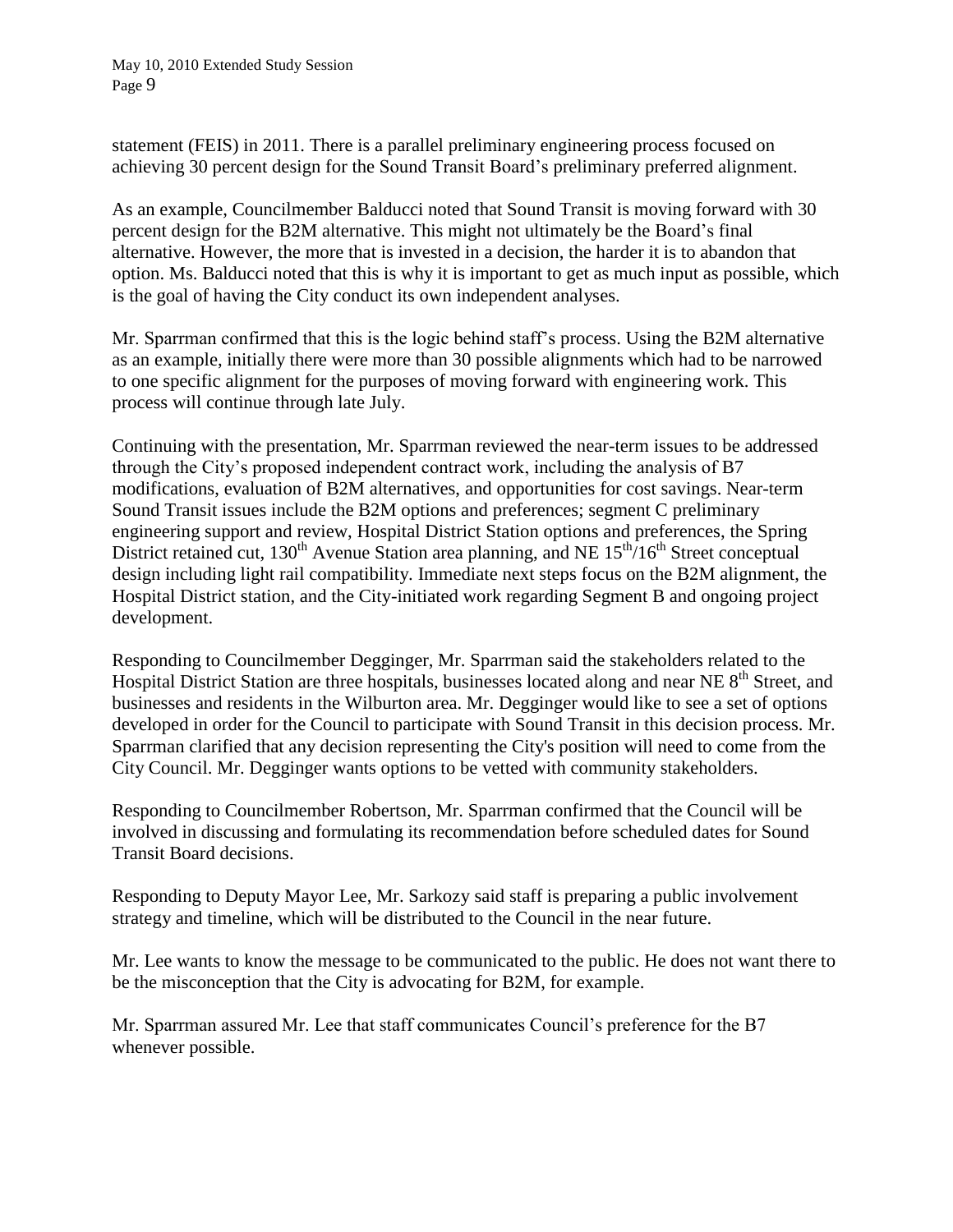Councilmember Balducci asked that staff provide the Council with information about the process for evaluating the Hospital District Station. Mr. Sparrman said that will be addressed shortly.

Councilmember Wallace said it would be helpful to see visual sketches or simulations of light rail stations.

Mr. Sparrman reviewed the near-term East Link schedule.

Councilmember Balducci expressed concern about the short timeline for evaluating Hospital District station alternatives.

Bernard van de Kamp, Regional Projects Manager, said June 24 was the original deadline for the Sound Transit Board's decision regarding the B2M and the Hospital District station. The deadline for a decision on the B2M has been delayed to late July. However, staff is unclear as to how this affects the Board's decision on the Hospital District Station. City staff is working on this issue with Sound Transit staff.

Responding to Councilmember Degginger, Mr. Sparrman said staff's intent is to conduct a stakeholder involvement process regarding the Hospital District Station, develop options, and return to the Council for its recommendations, before the June 24 Sound Transit Board decision.

Mayor Davidson expressed concern that if the City is going to work in partnership with Sound Transit on these issues, it needs the appropriate time to do so. He would like to have this message delivered to the Sound Transit Board, and to ask for more time to address at least the issues for which the City and Sound Transit are working in partnership.

Councilmember Degginger questioned whether, considering the engineering and land use implications, it will be possible to assess different options for the Hospital District Station within the next 30 days.

Councilmember Balducci said staff has been asking Sound Transit for more time, and she will pass that message along to the Board again. She noted Sound Transit's timeline to complete the East Link project by 2020, as promised to voters. Providing a tunnel through Downtown Bellevue adds one year to this schedule, and more time than was anticipated has been used for further analysis of the C9T alternative and the identification of more alternatives. Ms. Balducci noted that this first phase has taken longer than originally planned by Sound Transit.

Mr. Sparrman reviewed four proposals for consultant services contracts to complete work within the next two to three months: 1) Peer review of Sound Transit B7 analysis, 2) Study of possible modifications to the B7 alternative, including an analysis to identify a way to connect to the South Bellevue Park & Ride, 3) Environmental analysis of Mercer Slough functions and values, and, 4) Noise impact assessment. Each contract would be less than \$50,000.

Responding to Councilmember Degginger, Mr. Sparrman said the purpose of the noise analysis peer review is for the consultant to conduct an independent evaluation of Sound Transit's noise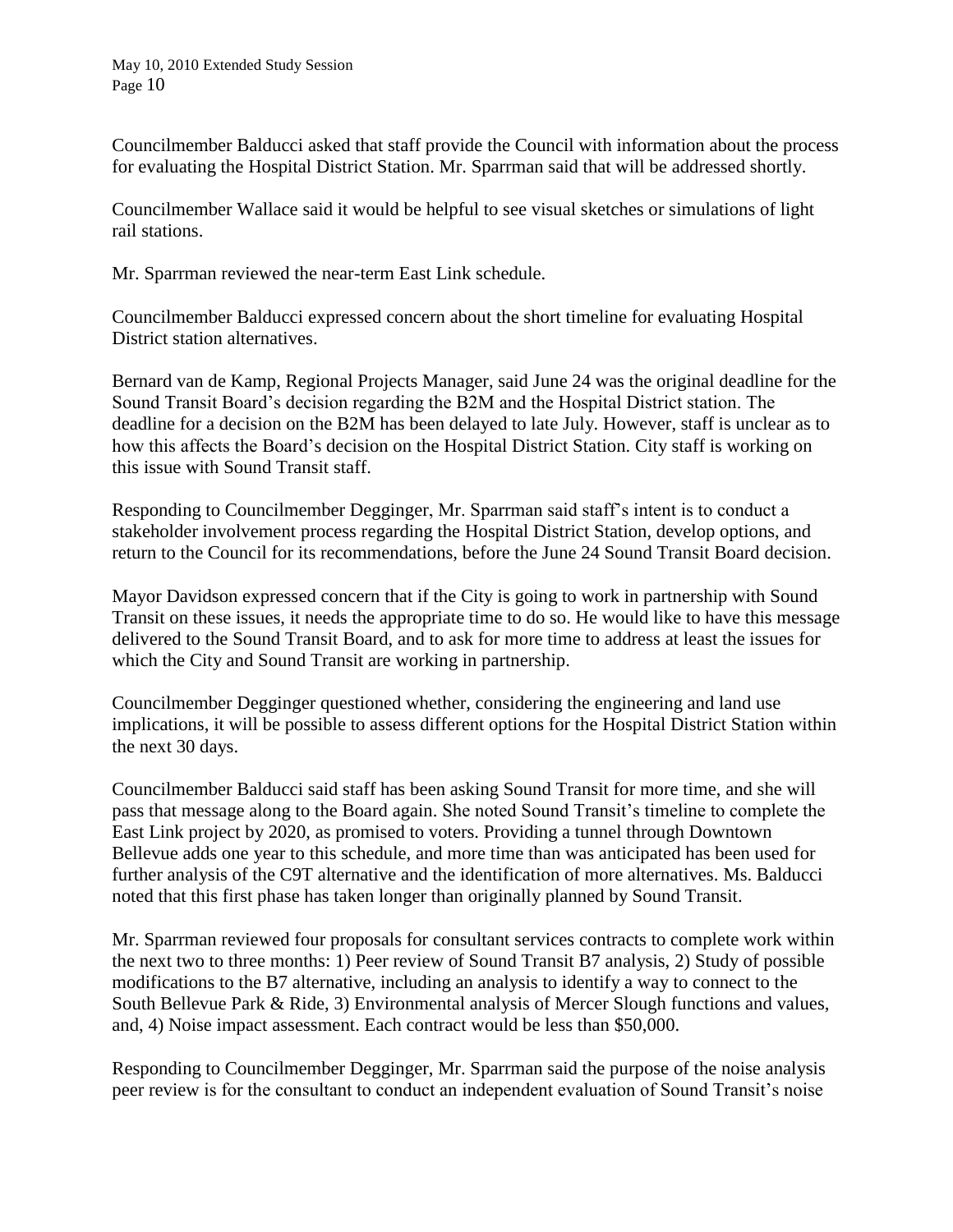analysis in the draft environmental impact statement (DEIS). The consultant will also look at the package of remediation measures identified by Sound Transit in response to the issues experienced with the Central Link project. Staff wants to then apply that analysis to the B7 alternative and to ask the consultant to draw conclusions about the adequacy of Sound Transit's sound analysis. The City would also like to be able to have the same level of consultant peer review of the B2M noise analysis once it is completed by Sound Transit.

Responding to Councilmember Degginger, Mr. Sparrman said the noise analysis peer review is expected to enable staff to pinpoint key issues and to develop a revised scope of work for more in-depth analysis. In further response, Mr. Sparrman said an analysis of constructability is a subset of the engineering design work. However, the current level of design, as reflected in the draft EIS, is not adequate to evaluate the constructability issues.

Councilmember Degginger said it is important to clearly define the scope of work, and Mr. Sparrman agreed.

Councilmember Robertson commented that the meeting packet did not provide adequate information to fully prepare for tonight's discussion, which affects citizens who are interested in this agenda item as well.

Councilmember Robertson noted the need to look at constructability issues and traffic impacts for the B7 alternative, as compared to the B3 and B2M options. She would like the scope of work for the B7 analysis to include preparing more accurate cost estimates. She would like to see information about the mitigation costs for all three routes. With regard to the noise analysis, Ms. Robertson would like information about the optimal profile, topography, and mitigation strategy.

Mr. Sparrman agreed with the importance of refining cost estimates, and noted that the City has a cost estimating firm available to conduct additional work in this area if needed.

Councilmember Robertson said she would like information on the usage patterns of the South Bellevue Park and Ride lot. When she walked the proposed Segment B routes, she met a Councilmember from Beaux Arts who told her that the lot serves a significant number of carpools and vanpools, who will not be using light rail. A number of other drivers use the lot and then take the bus into Downtown Bellevue, as a way to avoid paying for parking. Mr. Sparrman commented that one of the goals of local park and ride lots is to serve people coming into Downtown Bellevue.

Councilmember Wallace echoed the concerns of other Councilmembers about not receiving printed materials in advance of tonight's meeting. With regard to the Hospital Station, he observed that the desired location might change if the Downtown Transit Center Station location changes. For example, if the Transit Center station was moved to at-grade to save money, it might make more sense to shift the Hospital Station to the north.

Councilmember Wallace questioned whether there is a point at which the City is going to update its comments on the initial preferred alternatives in the DEIS, in order to address the four new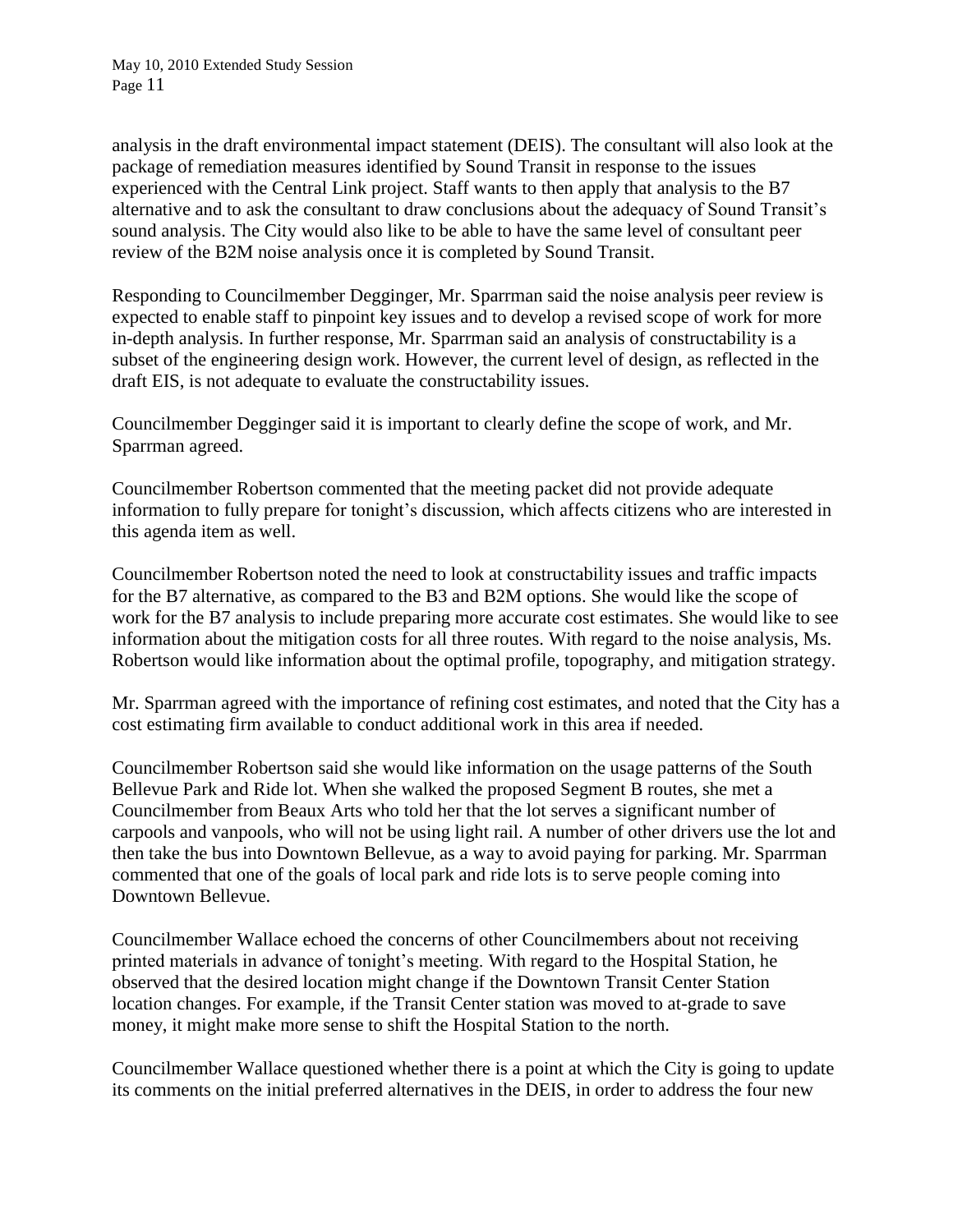Segment C alternatives and the one new Segment B alternative. Mr. van de Kamp said it has not yet been determined how the new alternatives will be handled in terms of the environmental review process, but staff is working on this with Sound Transit.

Councilmember Wallace expressed concern that the comment letter will not be updated. Mr. van de Kamp said City staff will conduct a technical review and provide comments on any of the new alternatives when the opportunity is provided by Sound Transit.

Councilmember Wallace suggested that the noise analysis should focus on where the light rail line is likely to violate the City's noise ordinance and any other applicable laws. He would like to see realistic simulations of the worst case scenario in terms of noise impacts, as compared to a mitigated scenario. In addition, he would like to review the City's noise ordinance to determine whether it is adequate to protect the community from light rail noise impacts.

Continuing, Mr. Wallace said he is concerned about the suggestion to look at Sound Transit's B7 route and whether it can connect to the South Bellevue Park and Ride lot. He feels that the goal should be to find a solution that will connect the two elements and that will provide the greatest public benefits with the least impacts.

Responding to Mr. Wallace, Mr. Sparrman confirmed that the City has a marine biologist on staff, but her workload is committed to other projects.

Councilmember Wallace expressed concern that the staff biologist cannot assist in an analysis associated with the City's most important decision as well as one of the City's and region's most important environmental assets, which is the Mercer Slough.

Mr. Sarkozy noted that the intent is to achieve an independent analysis by someone with direct credibility on a very specialized topic. Mayor Davidson added that the City is trying to not only meet its goals regarding an independent analysis, but to do it in a way that will carry credibility with Sound Transit.

Councilmember Wallace acknowledged the response, but suggested that the staff person could be helpful in informing the development of the consultant's scope of work. Mayor Davidson agreed that this could be done.

Councilmember Wallace commented that visual simulations are critical and commonly used by today's developers. He urged Sound Transit to provide this type of graphic information.

Mr. Sarkozy said some representations have been completed for sections of Segment B and Segment C.

Mayor Davidson recalled that the simulations he saw did not include the B7 alternative.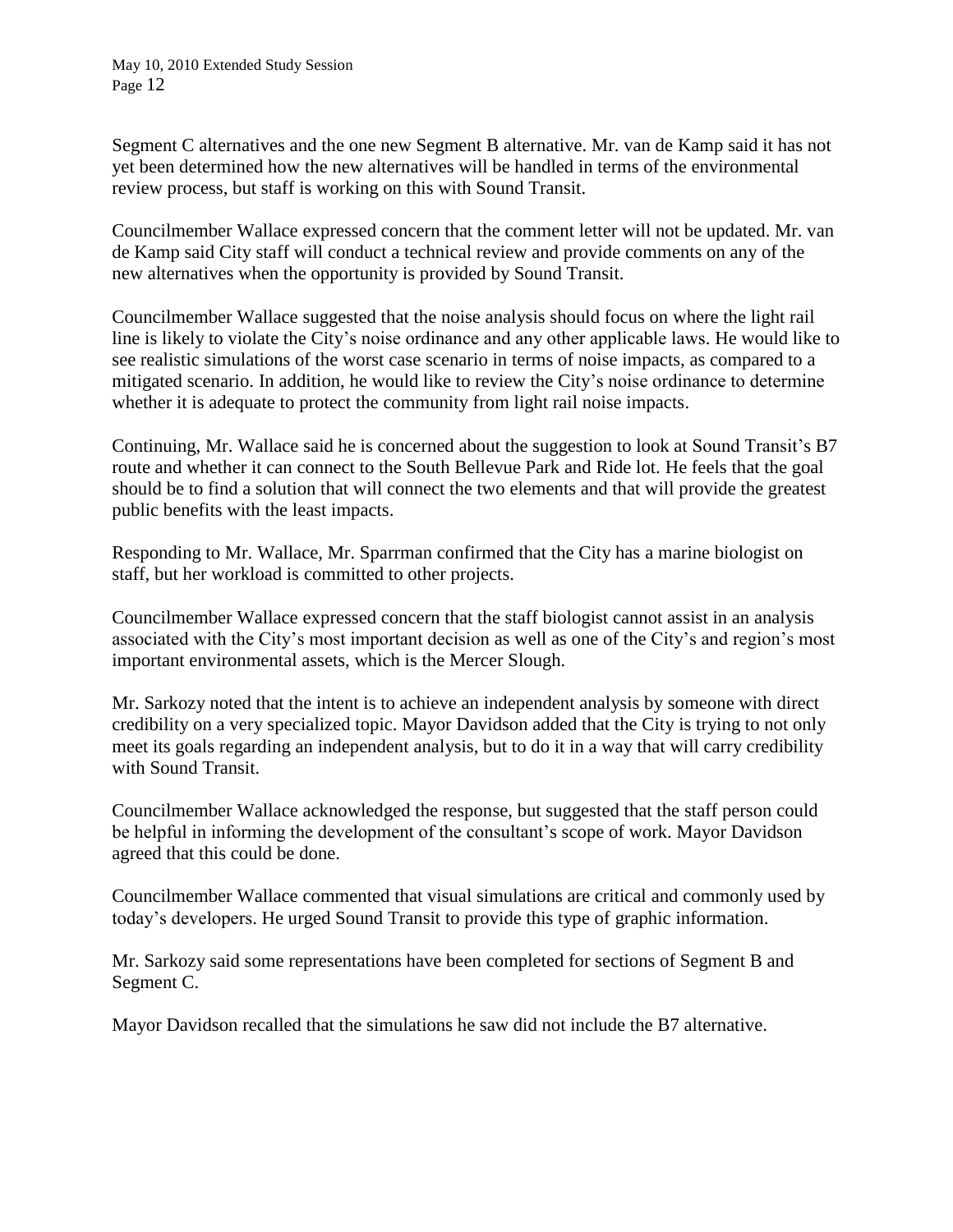Mr. Sparrman explained that some "sketch-up" computer-generated visualizations were provided in the original DEIS, and again for some of the additional analysis of downtown alternatives. Some photo-realistic simulations of parts of Segment B have been done as well.

Councilmember Wallace observed that some of the drawings he saw include trees along the line at  $112<sup>th</sup>$  and Main Street. However, he questioned what the project will actually look like with the trees removed to complete construction.

Mr. Sparrman said there is a great deal of additional work to be completed for Segment B, and staff agrees that this will be a valuable part of the decision making process.

Councilmember Balducci said she is eager to move forward with the independent consultant work. She observed that perhaps the four studies could be combined into three, given the overlap of the issues. She sees the value of the studies as helping the City get to a place in which everyone can agree that the B7 has been adequately studied in order to make the best decisions. Ms. Balducci feels the B7 alignment should be studied in a way that will enable an apples-toapples comparison with the other alternatives.

Ms. Balducci suggested that the Council be involved in selecting the consultants and in outlining the scope of work with the consultants. Responding to Ms. Balducci, Ms. Sparrman said a formal request for proposal (RFP) process is not required because the contracts are limited to \$50,000. Staff is planning to utilize consultants on the City's public works roster. Ms. Balducci suggested it might be helpful to have a fresh set of eyes on the projects. Mr. Sparrman said staff has screened out the firms that have been involved in the project up to this point. Ms. Balducci said she wants to avoid any consultants who have worked on any aspect of the light rail project, whether with Sound Transit or for another entity.

Councilmember Balducci said she would like to know what Sound Transit's process will be with regard to its review of alternatives that were identified after the preparation of the DEIS, and how the City will be involved in submitting technical comments and questions.

Mr. Sparrman explained that alternatives identified pursuant to the DEIS are typically covered as products of the DEIS analysis. However, Sound Transit could choose to complete a supplemental environmental review to address the new alternatives.

Councilmember Balducci expressed concern that any visualizations be based on adequate information, and that they not present an overly appealing or negative portrayal of the project.

Councilmember Chelminiak suggested asking the Washington State Department of Ecology (DOE) to perform an independent analysis and wetland assessment of the Mercer Slough. Mr. van de Kamp confirmed that that option has not been considered. Responding to Mr. Chelminiak, Mr. van de Kamp said one objective of the analysis is to gain an understanding of the sensitivities and values of specific areas within the slough and wetlands. Mr. Chelminiak said it would have been helpful to have City staff who are preparing the scope of work at tonight's meeting.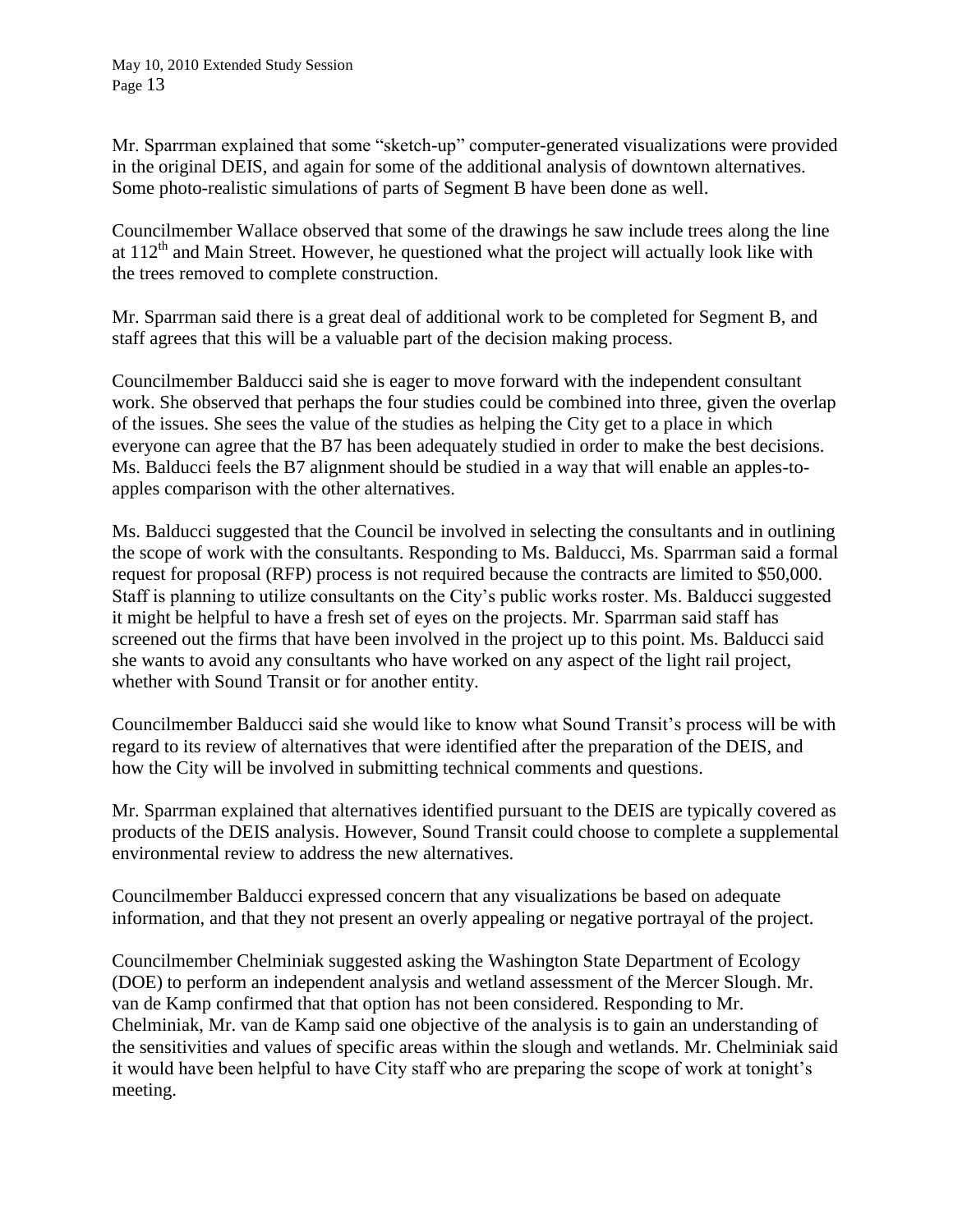Mayor Davidson speculated that the DOE would not do the analysis for the City. Responding to Councilmember Chelminiak, Dr. Davidson said the wetlands under the park and ride lot do not exist because that site has been developed. Mr. Chelminiak wondered whether the State could answer whether or not environmental regulations are applicable to specific portions of the slough. Mayor Davidson said the independent review will address these issues.

With regard to the B7 alignment analysis, Councilmember Chelminiak suggested including a review of seismic issues and the effects of hazardous materials sites.

Councilmember Chelminiak questioned potential impacts to residents west of the Mercer Slough if the South Bellevue Park and Ride facility is connected to the B7 alignment. Mr. Sparrman said this could entail a number of private property acquisitions. The proposed independent analysis will identify these impacts.

Councilmember Chelminiak asked when residents west of the Park and Ride will be notified about the current B7 study, and the impacts of this alternative and its potential modifications.

Councilmember Wallace suggested that they be notified when an alternative becomes viable.

Noting no response to his question, Councilmember Chelminiak moved on to echo the concerns of other Councilmembers about the lack of information provided to the Council in advance of meetings. Mr. Chelminiak feels it is the Mayor's job to ensure that the Council receives information in a timely manner. He expressed concern that the Deputy Mayor is no longer included in the weekly Mayor's meetings.

Mayor Davidson reviewed that, in late April, the City made a presentation to Sound Transit. Sound Transit indicated that it would not conduct any further analysis of the B7 or B7 Modified alternatives. Since that time, Dr. Davidson has been working with the City Manager to establish a process for moving forward with independent studies.

Responding to Councilmember Degginger, Mr. Sparrman said staff will provide additional details and explanation about the scope of work for the proposed environmental analysis of the Mercer Slough.

Responding to Councilmember Robertson, Mr. van de Kamp said the scope of work would provide additional information about the functions and values of the slough. It is not a scope of work that will identify and compare specific impacts for the B7 or other Segment B alignments. It will provide additional information related to environmental functions and values, which could be used for this project or future projects involving the slough.

Councilmember Robertson stated her understanding that the purpose of the environmental review would be to compare the impacts associated with specific alignments, in order to help the Council to make a decision.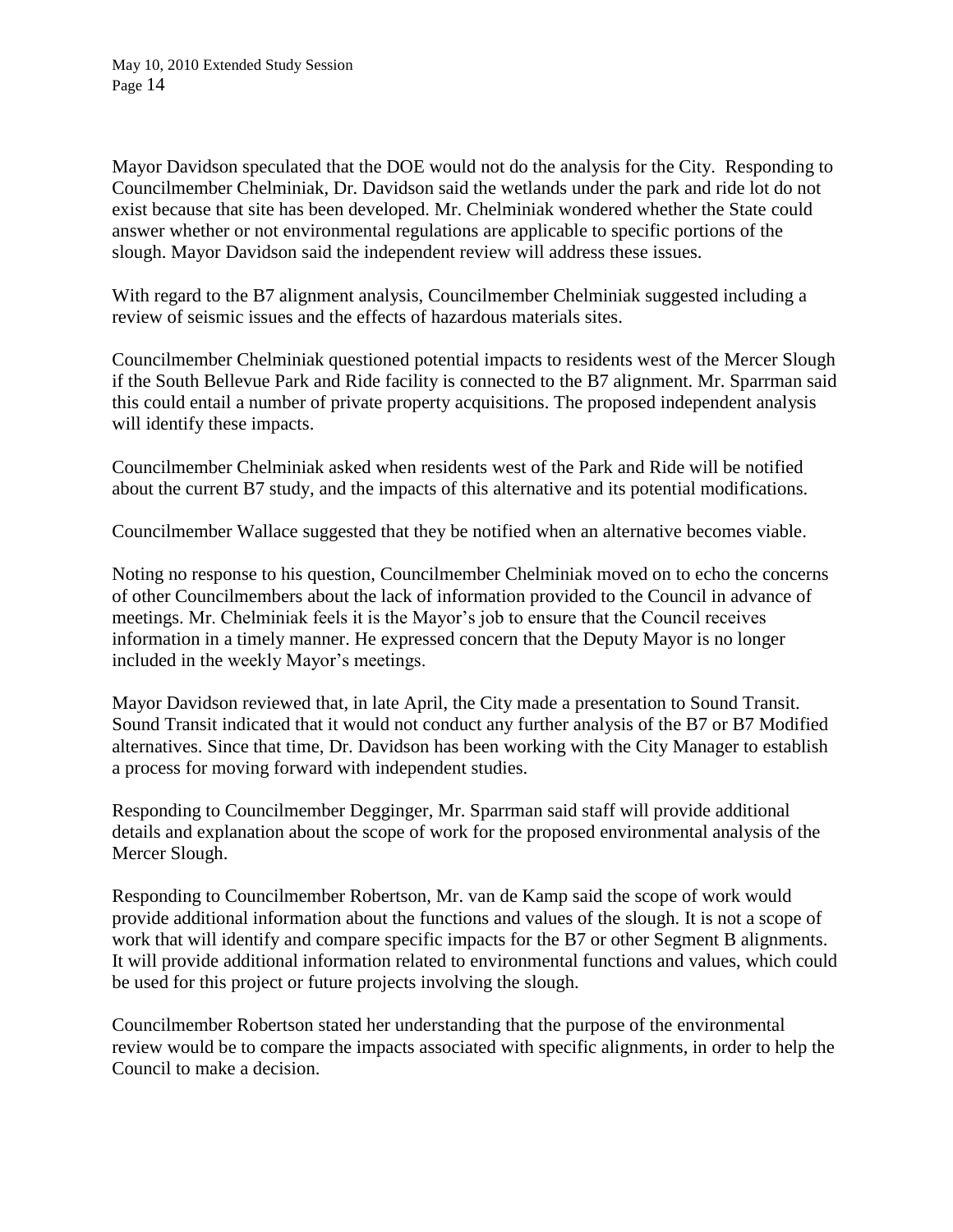Mr. van de Kamp recalled that some of the criticism of the DEIS has been that it treats the Mercer Slough uniformly, as if it all reflects the same environmental values and functions. The DEIS therefore bases its impact analysis on everything being equal with regard to the slough. His understanding from staff who helped to draft the scope of work is that the study will provide a better sense of whether certain areas within the slough reflect higher or lower values and functions.

Councilmember Robertson wants to ensure that information gained through the study will be meaningful and helpful in terms of answering questions.

Mr. Sparrman said the scope of work does look broadly at the two general alignments. However, the Council might wish to request additional analysis to better compare the options.

Councilmember Wallace would like the analysis to determine the relative impacts of an elevated structure across the slough versus an at-grade configuration along Bellevue Way and  $112<sup>th</sup>$ Avenue SE.

Deputy Mayor Lee acknowledged that every Councilmember is working for the good of the community. He expressed concerns about the compressed project timeline, which he feels is adding stress to the Council's discussions.

Mr. Sarkozy requested Council direction to move forward with the consultant process.

Councilmember Chelminiak expressed support for moving ahead, noting that not much money is available and it must be used wisely.

Mr. Sarkozy confirmed that the four contracts total a maximum of \$200,000.

Mr. Sparrman briefly reviewed the budget and fund balance for CIP Project No. PW-R-159.

Councilmember Degginger said he would like to proceed with the work, and he would like to see the revised scope of work before voting on the final contracts.

Councilmember Wallace requested an additional \$25,000 for preparing visual simulations.

Mayor Davidson suggested that staff explore the issue and report back to the Council.

Councilmember Wallace agreed that it makes sense to take a week to determine what additional information the Council might want. He would like to have sufficient money in the budget to be able to see exactly what the City is dealing with in a fair way, and to be able to communicate that out to the region and Bellevue's constituents. Mr. Sarkozy said staff will proceed with that direction.

Deputy Mayor Lee supports the expenditures to gain more information on this important project.